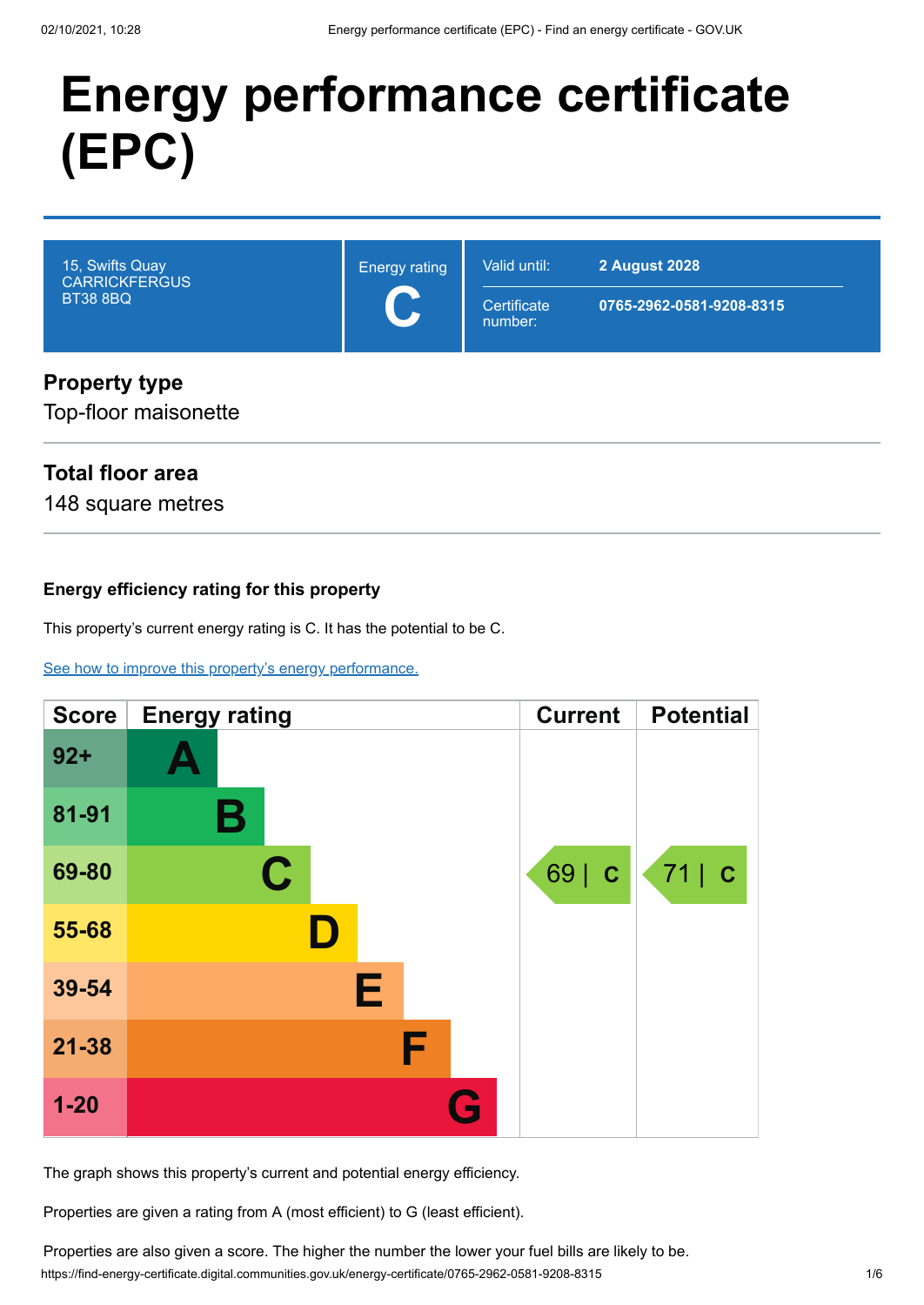For properties in Northern Ireland:

- the average energy rating is D
- the average energy score is 60

#### **Breakdown of property's energy performance**

This section shows the energy performance for features of this property. The assessment does not consider the condition of a feature and how well it is working.

Each feature is assessed as one of the following:

- very good (most efficient)
- good
- average
- poor
- very poor (least efficient)

When the description says "assumed", it means that the feature could not be inspected and an assumption has been made based on the property's age and type.

| <b>Feature</b>       | <b>Description</b>                         | Rating    |
|----------------------|--------------------------------------------|-----------|
| Wall                 | Cavity wall, as built, insulated (assumed) | Good      |
| Roof                 | Pitched, insulated (assumed)               | Good      |
| Roof                 | Roof room(s), ceiling insulated            | Good      |
| Window               | Fully double glazed                        | Average   |
| Main heating         | Electric storage heaters                   | Average   |
| Main heating control | Automatic charge control                   | Average   |
| Hot water            | Electric immersion, off-peak               | Average   |
| Lighting             | No low energy lighting                     | Very poor |
| Floor                | (another dwelling below)                   | N/A       |
| Secondary heating    | Portable electric heaters (assumed)        | N/A       |

# **Primary energy use**

The primary energy use for this property per year is 274 kilowatt hours per square metre (kWh/m2).

#### What is primary energy use?

#### **Environmental impact of this property**

One of the biggest contributors to climate change is carbon dioxide (CO2). The energy used for heating, lighting and power in our homes produces over a quarter of the UK's CO2 emissions.

# **An average household produces**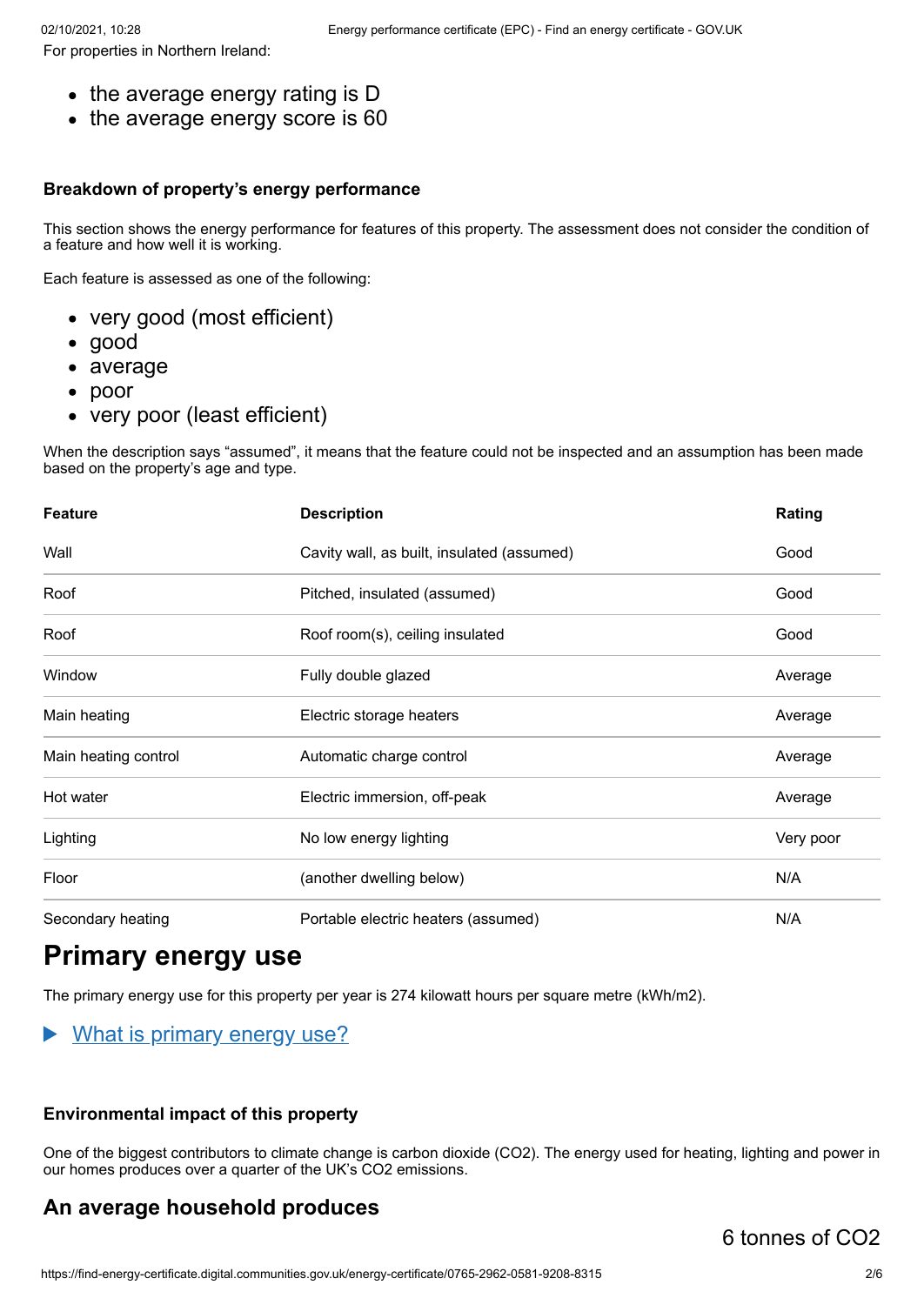## **This property produces**

6.9 tonnes of CO2

## **This property's potential production**

6.7 tonnes of CO2

By making the [recommended changes](#page-3-0), you could reduce this property's CO2 emissions by 0.2 tonnes per year. This will help to protect the environment.

Environmental impact ratings are based on assumptions about average occupancy and energy use. They may not reflect how energy is consumed by the people living at the property.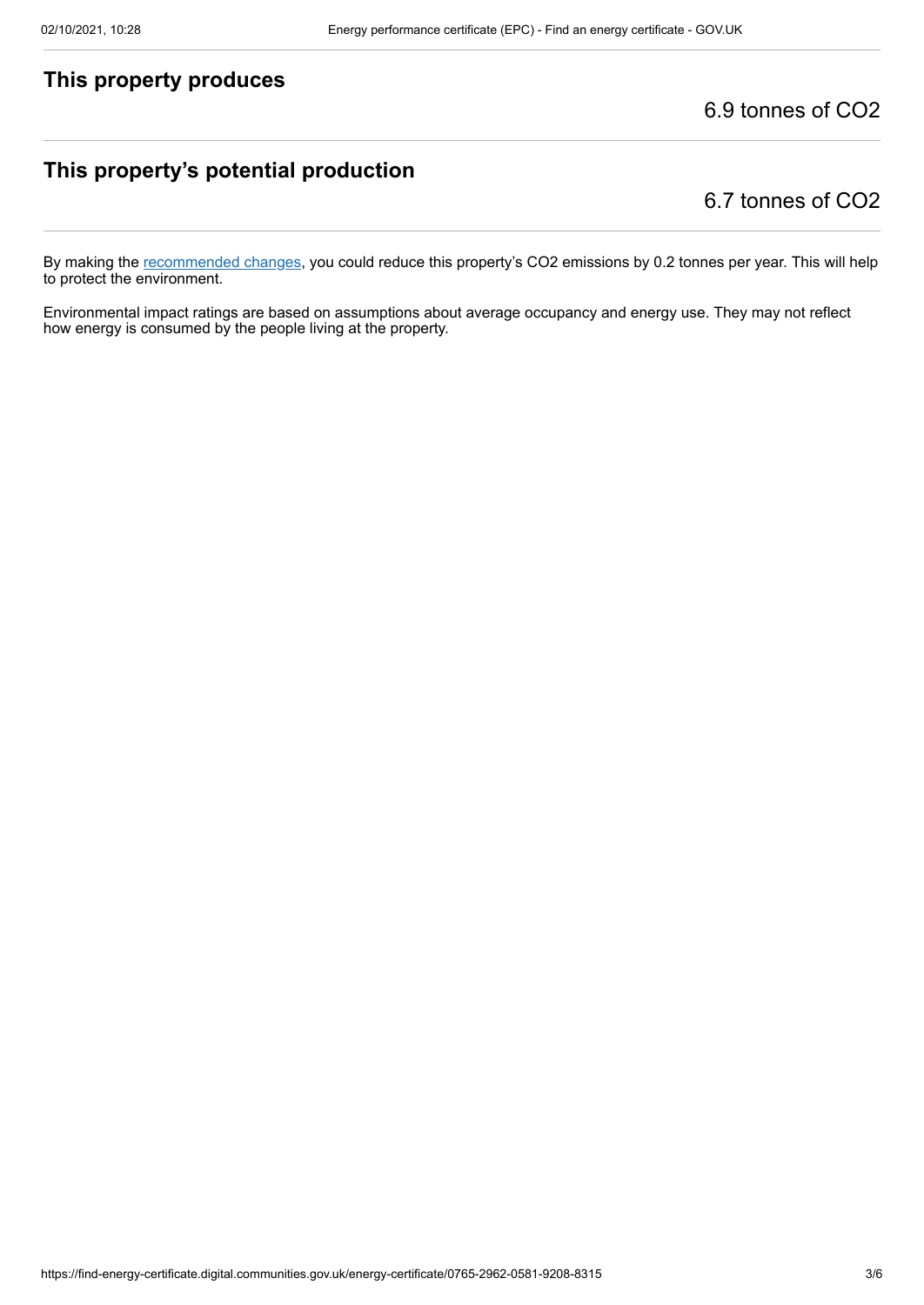#### <span id="page-3-0"></span>**How to improve this property's energy performance**

Making any of the recommended changes will improve this property's energy efficiency.

| If you make all of the recommended changes, this will improve the property's energy rating and<br>score from $C(69)$ to $C(71)$ . | <b>Potential energy</b><br>rating |
|-----------------------------------------------------------------------------------------------------------------------------------|-----------------------------------|
| What is an energy rating?                                                                                                         |                                   |
| <b>Recommendation 1: Low energy lighting</b>                                                                                      |                                   |
| Low energy lighting                                                                                                               |                                   |
| <b>Typical installation cost</b>                                                                                                  |                                   |
|                                                                                                                                   | £85                               |
| <b>Typical yearly saving</b>                                                                                                      |                                   |
|                                                                                                                                   | £73                               |
| Potential rating after carrying out recommendation 1                                                                              |                                   |
|                                                                                                                                   |                                   |

# **Recommendation 2: Change heating to gas condensing boiler**

Gas condensing boiler

**Typical installation cost**

£3,000 - £7,000

| <b>Typical yearly saving</b> |  |      |
|------------------------------|--|------|
|                              |  | £582 |

## **Potential rating after carrying out recommendations 1 and 2**



# **Paying for energy improvements**

[Find energy grants and ways to save energy in your home.](https://www.gov.uk/improve-energy-efficiency) (https://www.gov.uk/improve-energy-efficiency)

**Estimated energy use and potential savings**

**Estimated yearly energy cost for this property**

£1358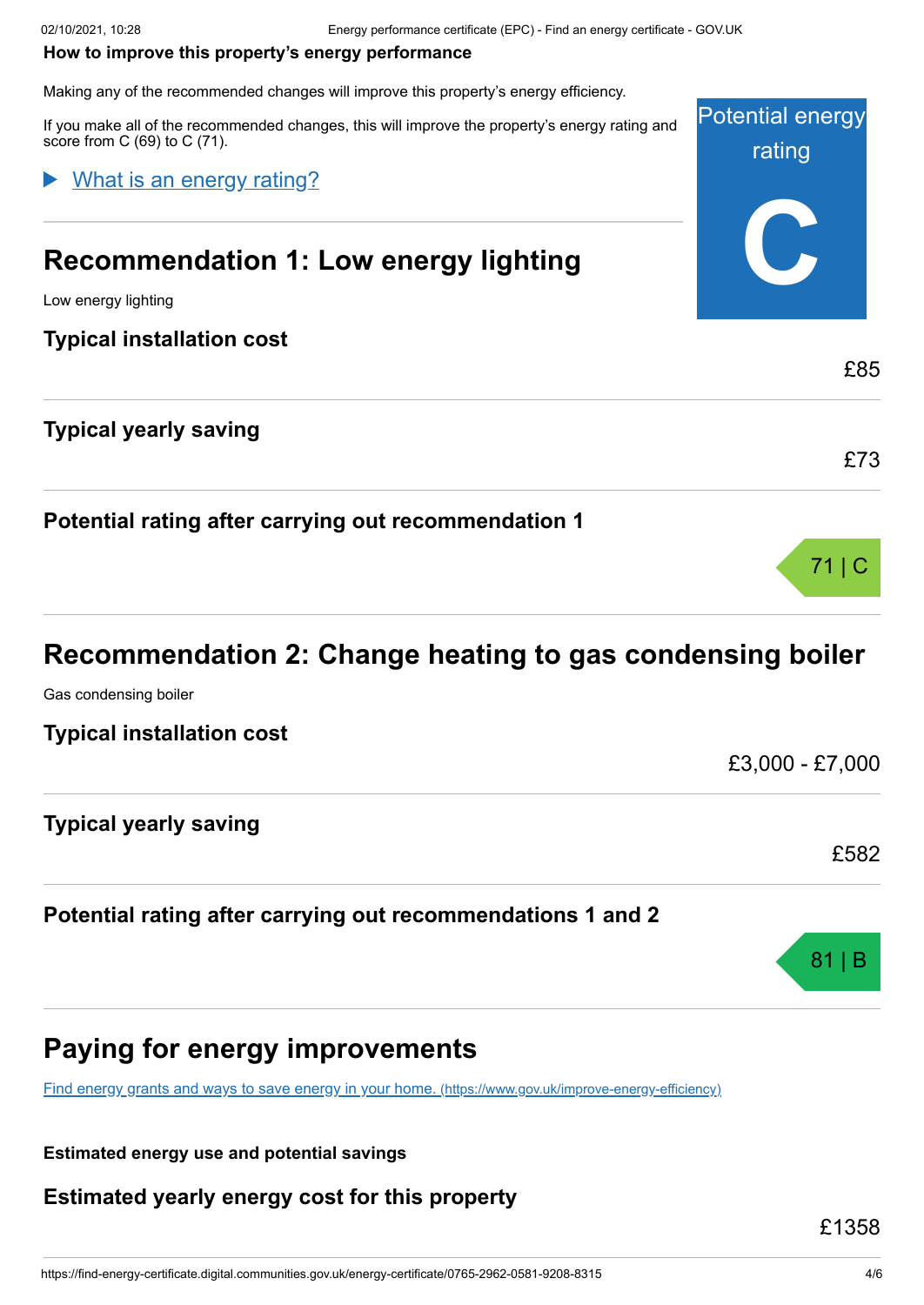The estimated cost shows how much the average household would spend in this property for heating, lighting and hot water. It is not based on how energy is used by the people living at the property.

The estimated saving is based on making all of the recommendations in [how to improve this property's energy performance.](#page-3-0)

# **Heating use in this property**

Heating a property usually makes up the majority of energy costs.

## **Potential energy savings by installing insulation**

The assessor did not find any opportunities to save energy by installing insulation in this property.

#### **Contacting the assessor and accreditation scheme**

This EPC was created by a qualified energy assessor.

If you are unhappy about your property's energy assessment or certificate, you can complain to the assessor directly.

If you are still unhappy after contacting the assessor, you should contact the assessor's accreditation scheme.

Accreditation schemes are appointed by the government to ensure that assessors are qualified to carry out EPC assessments.

# **Assessor contact details**

#### **Assessor's name**

Zissis Papaconstantinou

#### **Telephone**

028 9089 7557

#### **Email**

[info@epc4less.com](mailto:info@epc4less.com)

# **Accreditation scheme contact details**

**Accreditation scheme** Elmhurst Energy Systems Ltd

#### **Assessor ID**

EES/015777

# **Telephone** 01455 883 250